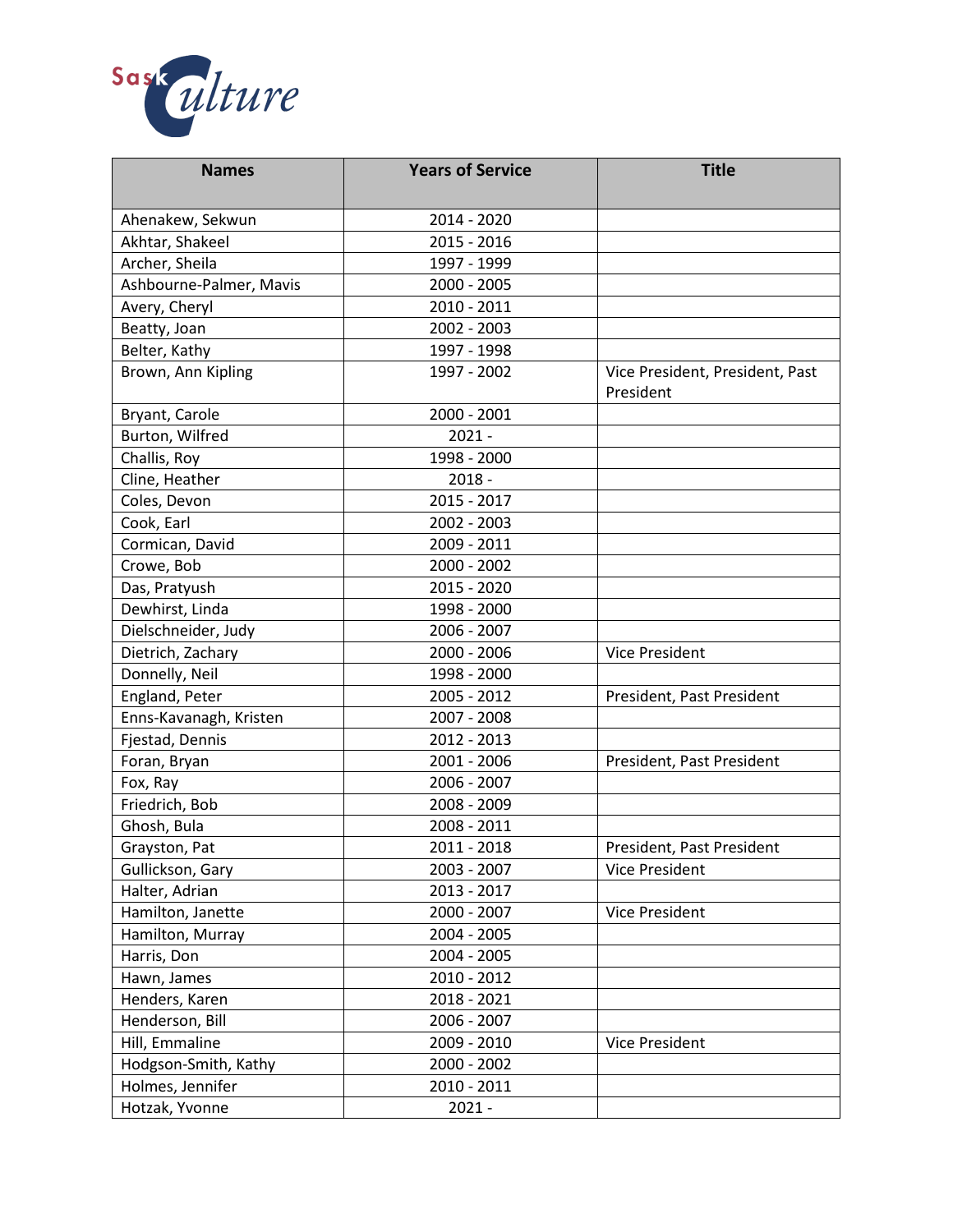

| Ingold, James<br>2009 - 2016<br>President, Past President<br>Ingold, James<br>$2020 -$<br>President<br>Isbister, Shirley<br>2005 - 2008<br>Kapoor, Renee<br>2013 - 2016<br>Kimbley, Sheryl<br>2017 - 2021<br>King, Gwen<br>2010 - 2012<br>Knight, Harvey<br>2009 - 2012<br>Kossmann, Bruno<br>1999 - 2005<br>Lafleur, Glenn<br>2003 - 2004<br>Laybourne, Kim<br>2005 - 2006<br>MacColl, Sandra<br>2000 - 2002<br>MacDonald, Rory<br>2004 - 2006<br>Machnee, Gwen<br>2014 - 2020<br>Massey, Sandra<br>1998 - 2000<br>Materne, Rowena<br>$2021 -$<br>Matsalla, Nicole<br>2018 - 2020<br>McArthur, Wenda<br>1997 - 1998<br>McDonald, Joanne<br>2013 - 2020<br>President, Past President<br>McIntyre, Rod<br>2007 - 2009<br>Medjesi, Maya<br>2007 - 2008<br>2003 - 2004<br>Merasty, Angie<br>Meyer, Joan<br>2004 - 2006<br>Moldenhauer, Richard<br>2006 - 2007 |
|------------------------------------------------------------------------------------------------------------------------------------------------------------------------------------------------------------------------------------------------------------------------------------------------------------------------------------------------------------------------------------------------------------------------------------------------------------------------------------------------------------------------------------------------------------------------------------------------------------------------------------------------------------------------------------------------------------------------------------------------------------------------------------------------------------------------------------------------------------|
|                                                                                                                                                                                                                                                                                                                                                                                                                                                                                                                                                                                                                                                                                                                                                                                                                                                            |
|                                                                                                                                                                                                                                                                                                                                                                                                                                                                                                                                                                                                                                                                                                                                                                                                                                                            |
|                                                                                                                                                                                                                                                                                                                                                                                                                                                                                                                                                                                                                                                                                                                                                                                                                                                            |
|                                                                                                                                                                                                                                                                                                                                                                                                                                                                                                                                                                                                                                                                                                                                                                                                                                                            |
|                                                                                                                                                                                                                                                                                                                                                                                                                                                                                                                                                                                                                                                                                                                                                                                                                                                            |
|                                                                                                                                                                                                                                                                                                                                                                                                                                                                                                                                                                                                                                                                                                                                                                                                                                                            |
|                                                                                                                                                                                                                                                                                                                                                                                                                                                                                                                                                                                                                                                                                                                                                                                                                                                            |
|                                                                                                                                                                                                                                                                                                                                                                                                                                                                                                                                                                                                                                                                                                                                                                                                                                                            |
|                                                                                                                                                                                                                                                                                                                                                                                                                                                                                                                                                                                                                                                                                                                                                                                                                                                            |
|                                                                                                                                                                                                                                                                                                                                                                                                                                                                                                                                                                                                                                                                                                                                                                                                                                                            |
|                                                                                                                                                                                                                                                                                                                                                                                                                                                                                                                                                                                                                                                                                                                                                                                                                                                            |
|                                                                                                                                                                                                                                                                                                                                                                                                                                                                                                                                                                                                                                                                                                                                                                                                                                                            |
|                                                                                                                                                                                                                                                                                                                                                                                                                                                                                                                                                                                                                                                                                                                                                                                                                                                            |
|                                                                                                                                                                                                                                                                                                                                                                                                                                                                                                                                                                                                                                                                                                                                                                                                                                                            |
|                                                                                                                                                                                                                                                                                                                                                                                                                                                                                                                                                                                                                                                                                                                                                                                                                                                            |
|                                                                                                                                                                                                                                                                                                                                                                                                                                                                                                                                                                                                                                                                                                                                                                                                                                                            |
|                                                                                                                                                                                                                                                                                                                                                                                                                                                                                                                                                                                                                                                                                                                                                                                                                                                            |
|                                                                                                                                                                                                                                                                                                                                                                                                                                                                                                                                                                                                                                                                                                                                                                                                                                                            |
|                                                                                                                                                                                                                                                                                                                                                                                                                                                                                                                                                                                                                                                                                                                                                                                                                                                            |
|                                                                                                                                                                                                                                                                                                                                                                                                                                                                                                                                                                                                                                                                                                                                                                                                                                                            |
|                                                                                                                                                                                                                                                                                                                                                                                                                                                                                                                                                                                                                                                                                                                                                                                                                                                            |
|                                                                                                                                                                                                                                                                                                                                                                                                                                                                                                                                                                                                                                                                                                                                                                                                                                                            |
|                                                                                                                                                                                                                                                                                                                                                                                                                                                                                                                                                                                                                                                                                                                                                                                                                                                            |
| Montesclaros, Edith<br>2014 - 2015                                                                                                                                                                                                                                                                                                                                                                                                                                                                                                                                                                                                                                                                                                                                                                                                                         |
| 2005 - 2014<br>Newkirk, Reggie<br>President, Past President                                                                                                                                                                                                                                                                                                                                                                                                                                                                                                                                                                                                                                                                                                                                                                                                |
| Oelke, Louise<br>2007 - 2008                                                                                                                                                                                                                                                                                                                                                                                                                                                                                                                                                                                                                                                                                                                                                                                                                               |
| Okochi, Olufunke<br>$2020 -$                                                                                                                                                                                                                                                                                                                                                                                                                                                                                                                                                                                                                                                                                                                                                                                                                               |
| Otitoju, Joseph<br>2010 - 2012                                                                                                                                                                                                                                                                                                                                                                                                                                                                                                                                                                                                                                                                                                                                                                                                                             |
| $2020 -$<br>Oystryk, Les                                                                                                                                                                                                                                                                                                                                                                                                                                                                                                                                                                                                                                                                                                                                                                                                                                   |
| Paquin, Gwen<br>2007 - 2008                                                                                                                                                                                                                                                                                                                                                                                                                                                                                                                                                                                                                                                                                                                                                                                                                                |
| Peeteetuce, Curtis<br>2003 - 2004                                                                                                                                                                                                                                                                                                                                                                                                                                                                                                                                                                                                                                                                                                                                                                                                                          |
| Racette, Calvin<br>2018 - 2021                                                                                                                                                                                                                                                                                                                                                                                                                                                                                                                                                                                                                                                                                                                                                                                                                             |
| 2009 - 2011<br>Reimche, Laurel                                                                                                                                                                                                                                                                                                                                                                                                                                                                                                                                                                                                                                                                                                                                                                                                                             |
| 2014 - 2015<br>Remenda, Jayne                                                                                                                                                                                                                                                                                                                                                                                                                                                                                                                                                                                                                                                                                                                                                                                                                              |
| Rose, James<br>2014 - 2020<br>President, Past President                                                                                                                                                                                                                                                                                                                                                                                                                                                                                                                                                                                                                                                                                                                                                                                                    |
| Rozdilsky, John<br>1997 - 1998                                                                                                                                                                                                                                                                                                                                                                                                                                                                                                                                                                                                                                                                                                                                                                                                                             |
| 1997 - 2000<br>President, Past President<br>Sagal, Ken                                                                                                                                                                                                                                                                                                                                                                                                                                                                                                                                                                                                                                                                                                                                                                                                     |
| Sarjeant, William<br>2000 - 2002                                                                                                                                                                                                                                                                                                                                                                                                                                                                                                                                                                                                                                                                                                                                                                                                                           |
| Sass, Raymond<br>2013 - 2014                                                                                                                                                                                                                                                                                                                                                                                                                                                                                                                                                                                                                                                                                                                                                                                                                               |
| Seeley, Carmen<br>2002 - 2003                                                                                                                                                                                                                                                                                                                                                                                                                                                                                                                                                                                                                                                                                                                                                                                                                              |
| Seibel, Jan<br>2002 - 2008<br>President, Past President                                                                                                                                                                                                                                                                                                                                                                                                                                                                                                                                                                                                                                                                                                                                                                                                    |
| Seibel, Jan<br>$2021 -$                                                                                                                                                                                                                                                                                                                                                                                                                                                                                                                                                                                                                                                                                                                                                                                                                                    |
| 2002 - 2003<br>Seibel, Darlene                                                                                                                                                                                                                                                                                                                                                                                                                                                                                                                                                                                                                                                                                                                                                                                                                             |